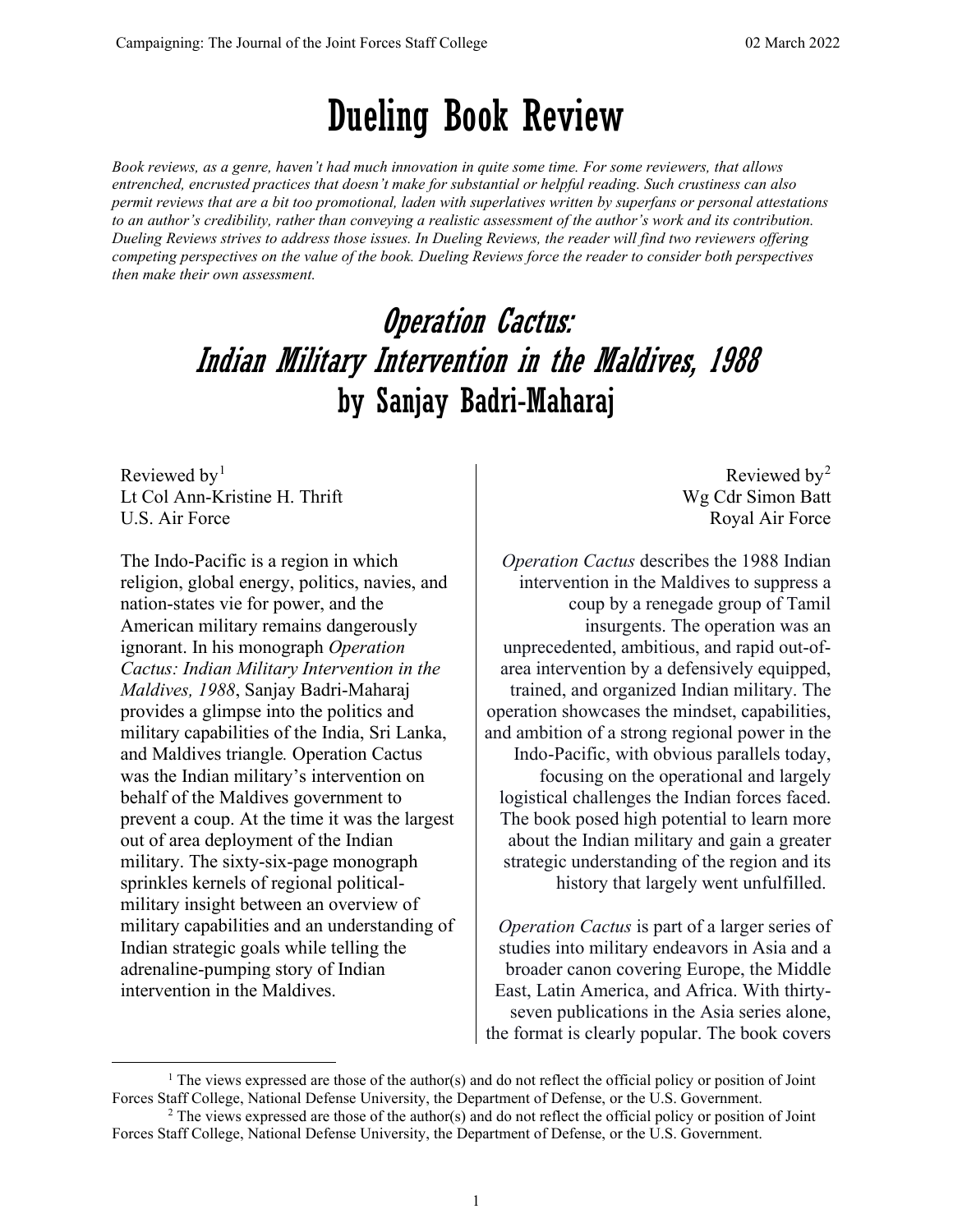One third of the monograph is dedicated to describing Indian military forces. While likely mundane and uninteresting for those who want to get to the action, it is a valuable resource for military planners who can reference the pages as a ready-made military portion of the intelligence preparation of the environment. The monograph is also full of black and white pictures of military equipment with descriptions of capabilities. Though the monograph covers the 1988 intervention, Badri-Maharaj includes the current Indian military order of battle throughout his descriptions, which is helpful to the military planner in determining interoperability for combined operations.

The background Badri-Maharaj provides concerning Indian strategic goals is likely of most interest to the military planner. India is no stranger to conflict. The country has been combating insurgencies and border disputes since its independence in 1947. Through the 1960s and 1970s, India viewed China as its primary adversary but remained a defensive military. The majority of militaries in the world are defensive, not offensive, which changes their capabilities and risk calculus. By the 1980s, Indian politicians began seeking ways to project power. They found their opportunity to exert regional influence first in involvement in Sri Lanka and then intervention in the Maldives. Badri-Maharaj uses plain language but somewhat choppy organization to link the two interventions together.

The last third of the monograph detailing preparations for the coup and India's reaction makes the initial slog worthwhile. Reality is truly more entertaining than fiction. The 1988 attempted coup lasted less than forty-eight hours and included eighty insurgents. By the end of Operation Cactus approximately 2,500 Indian military forces were deployed to the Maldives. The events leading to the coup read like a sitcom. A poultry farmer hires Tamil mercenaries from Sri Lanka to stage a coup in the Maldives.

a broad swath of topics, from the strategic environment through individual tactical maneuvers. The book opens with a précis of the historical, cultural, political, and military context before providing a lengthy, highly detailed, and jargon-filled exposition of the Indian military capability. An account of the operational and logistical preparation follows, highlighting the typical fog and friction and the resourceful adaption and innovation to deliver results. Clausewitz's trinity also implicitly raises its head. The book's last chapters are the most interesting and detail the operational approach and execution of the 2,500 forces India rapidly deployed to Malé, Maldives. The operation itself was a tremendous organizational feat, planned and initiated in under sixteen hours, and one that announced India's pivot from defense to regional power projection and influence. What exigence driven, time constrained, rapid operational development and execution may encumber planners and strategists, may also impede writers equally. The text and format feel clunky and somewhat schizophrenic.

On the one hand, the book is produced like a glossy magazine, laced with period pictures and a section of drawings of the equipment and forces involved. On the other hand, the prose is dry and factual, more like a reference book. The story lacks the human element, pace, and tension that drive similar analyses of military campaigns. The book is challenging going and is not for the faint of heart. For instance, a significant portion of the book details the Indian military capabilities and is thick with abbreviations and alphanumeric indicators, creating an almost impenetrable text. The atomic level of detail is superfluous to the comprehension of events and impedes the overall flow and enjoyment of the book.

*Operation Cactus* is a mishmash of strategic assessment, enthusiasts' detail, and operational analysis. The different sections seem to have been written to appeal to different audiences, such as modelers,